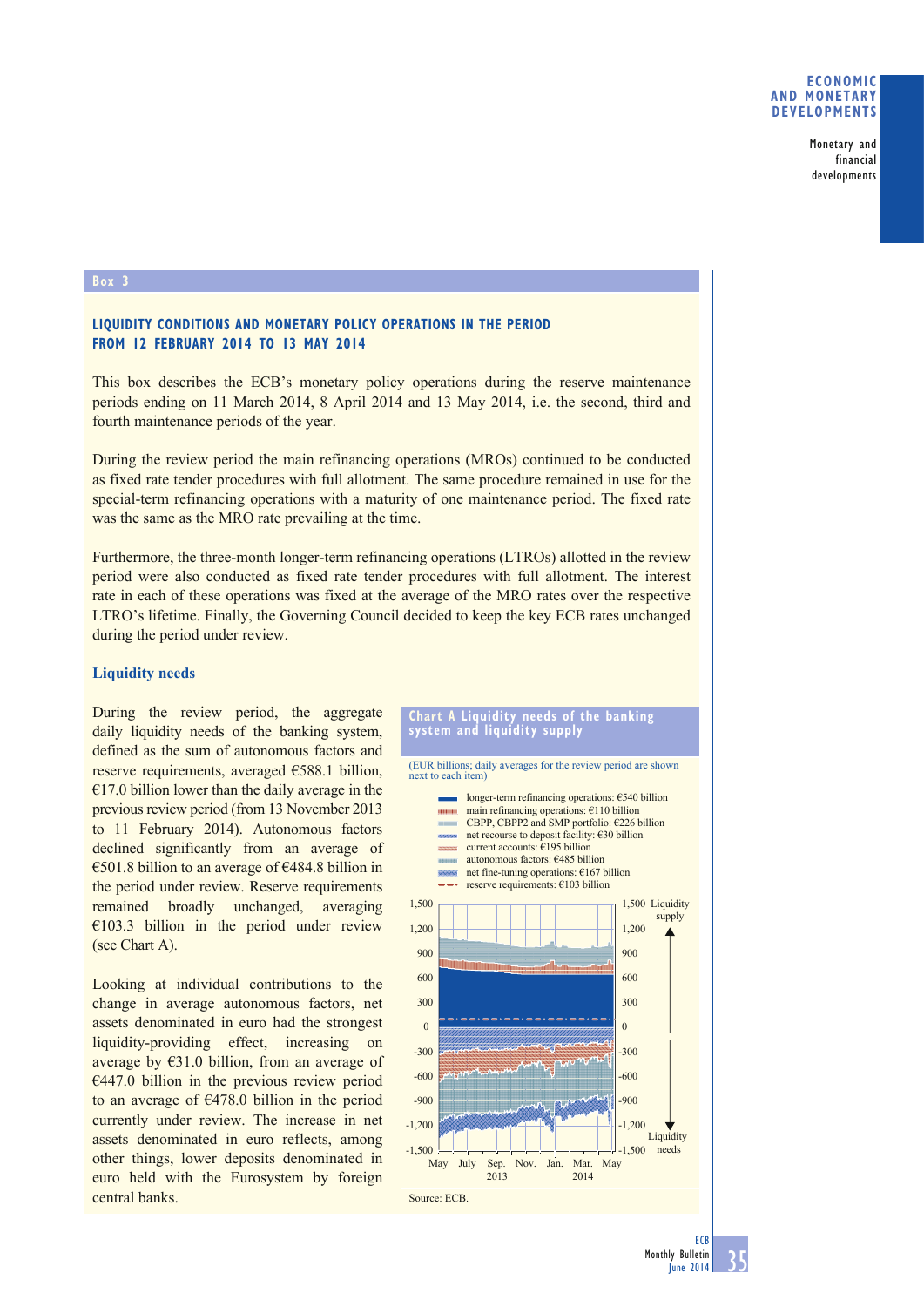The liquidity-providing effect resulting from this factor was partially offset by an increase in government deposits and banknotes in circulation. Government deposits increased by  $\epsilon$ 7.7 billion during the review period, from an average of  $\epsilon$ 73.9 billion to an average of  $\epsilon$ 81.6 billion. This component also continued to exhibit significant volatility, fluctuating by as much as  $\epsilon$ 59.4 billion during the period under review. Such fluctuations have a substantial impact on the volatility of autonomous factors; in particular, significant increases in government deposits are observed between the 19th and 23rd of each month during the tax collection cycle, and declines are observed at the beginning of each month with the payment of salaries, pensions and social benefits. Nevertheless, the impact on the average level of autonomous factors is normally less significant. Banknotes in circulation increased, on average, by  $\epsilon$ 4.0 billion, from an average of  $\epsilon$ 936.1 billion in the previous review period to an average of  $\epsilon$ 940.1 billion in the period currently under review. More specifically, banknotes in circulation increased by  $E6.3$  billion in the third maintenance period to an average of €938.4 billion and peaked in the fourth maintenance period at an average of  $€947.9$  billion, largely reflecting a seasonal demand pattern during the Easter period.

Finally, net foreign assets and other autonomous factors almost offset each other from a liquidity point of view, as the main changes to these items resulted from the quarterly amortisation exercise that affects each item in the opposite way. Net foreign assets absorbed liquidity in an amount of €8.4 billion during the period under review, with the average decreasing from €531.4 billion to €523.0 billion, whereas other autonomous factors provided additional liquidity as a result of their decline of  $\epsilon$ 6.1 billion, to an average of  $\epsilon$ 463.7 billion.

Daily current account holdings in excess of reserve requirements averaged €92.2 billion during the period under review, a reduction of  $\epsilon$ 34.1 billion compared with the previous review period. This decline is in line with the downward trend in excess reserves recorded since early 2013. Daily current account holdings in excess of reserve requirements continued to decline on a monthly basis, from a peak of €98.3 billion in the second maintenance period of 2014 to  $€87.7$  billion in the fourth maintenance period of 2014.

The decline in current account holdings was gradual during the second and third maintenance periods. However, higher volatility was observed in the fourth maintenance period, with current account holdings in excess of reserve requirements fluctuating between a peak of €145.4 billion and a trough of €46.5 billion, as banks were increasing their recourse to the refinancing operations amid higher tensions in overnight money markets, while excess liquidity reached levels below  $€100 billion$ 

## **Liquidity supply**

The average amount of liquidity provided through open market operations continued to decline, from  $\epsilon$ 782.1 billion during the previous review period to  $\epsilon$ 709.4 billion. The main reason for this decline comprised the repayments of the three-year LTROs, while liquidity provided in the other refinancing operations increased on average, slightly offsetting the decline in excess liquidity. Tender operations<sup>1</sup> provided an average of  $\epsilon$ 483.2 billion of liquidity, marking a decline of €62.0 billion compared with the previous review period. The liquidity provided through the weekly MROs stood on average at  $\epsilon$ 109.9 billion, just  $\epsilon$ 0.4 billion lower than in the previous review period. The weekly allotted amount was, however, more volatile than in

1 Tender operations include main refinancing operations, longer-term refinancing operations and fine-tuning operations (both liquidity-providing and liquidity-absorbing).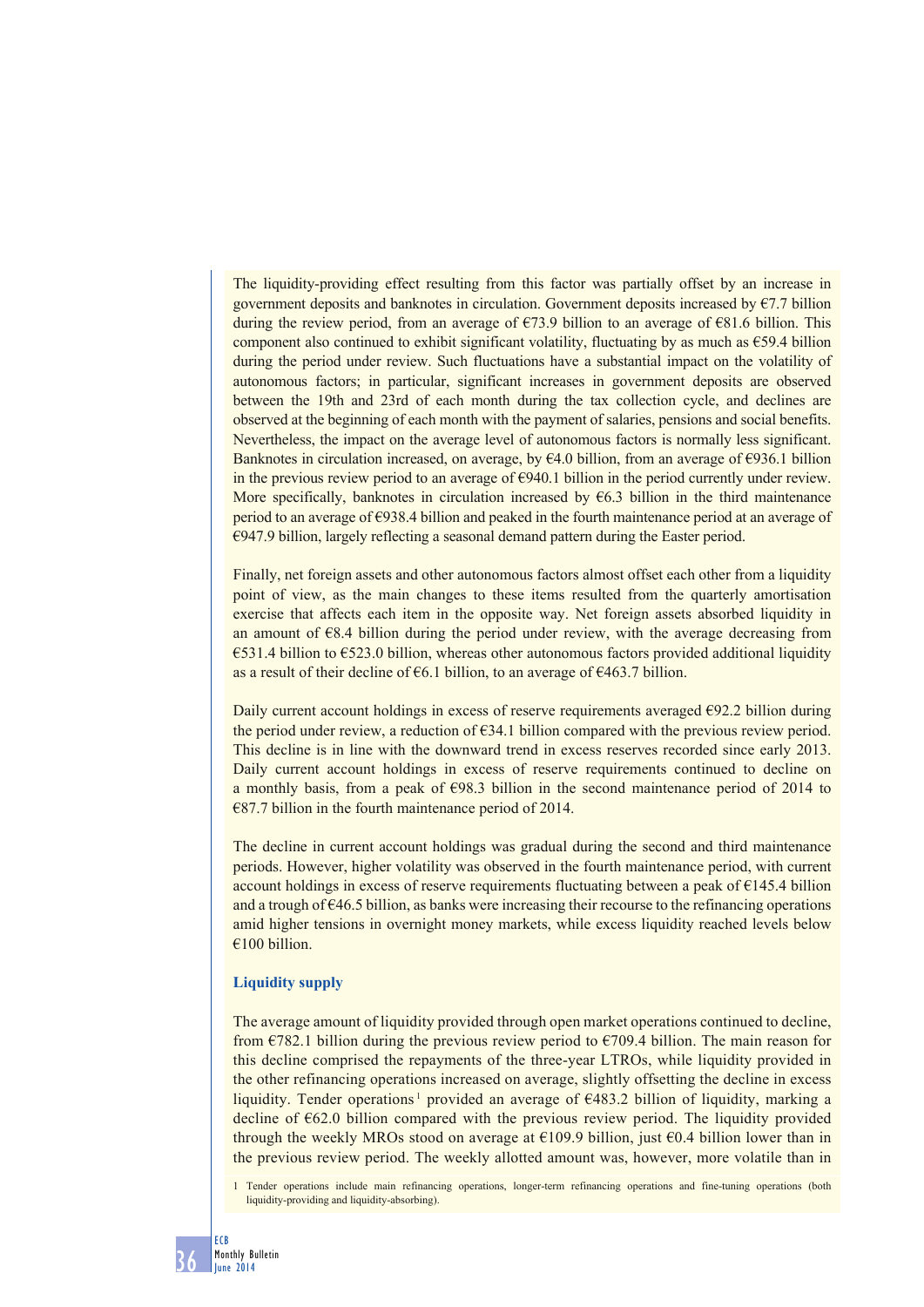## **ECONOMIC AND MONETARY DEVELOPMENTS**

Monetary and financial developments

previous periods, fluctuating in a range between a low of €87.0 billion on 5 March 2014 and a high of €172.6 billion on 30 April 2014, as banks adjusted their demand according to the developments in liquidity and money market conditions.

During the review period, LTROs with a duration of three months and of one maintenance period contributed, on average,  $\epsilon$ 43.4 billion to the liquidity supply,  $\epsilon$ 11.8 billion higher than in the previous review period. Such a high level of average recourse to these operations had not been seen since the beginning of 2013. The three-year LTROs provided on average €496.5 billion, as counterparties repaid  $E82.6$  billion during the review period, an amount similar to that repaid in the previous period. Weekly repayments amounted to  $68.7$  billion during the second maintenance period, an amount significantly lower than those repaid in the previous months. However, weekly repayments accelerated in the third and fourth maintenance periods, totalling  $\epsilon$ 41.9 billion and  $\epsilon$ 32.0 billion respectively, after both three-year LTROs fell below one year maturity. At the end of March, repayments increased significantly ahead of the presentation of the quarterly financial statements.

The combined outstanding amount of securities held for monetary policy purposes – comprising the first and second covered bond purchase programmes (CBPP and CBPP2) and the Securities Markets Programme (SMP) – stood on average at  $\epsilon$ 226.3 billion, a decrease of  $\epsilon$ 10.6 billion.

The outstanding amount of securities purchased under the CBPP, which was completed in June 2010, stood at  $\epsilon$ 37.8 billion at the end of the review period,  $\epsilon$ 1.9 billion lower than in the previous review period, on account of maturing securities. Outstanding amounts under CBPP2, which ended on 31 October 2012, stood at  $\epsilon$ 14.4 billion at the end of the review period, €0.6 billion lower than in the previous review period, also on account of maturing securities. The outstanding value of the SMP decreased by  $68.3$  billion during the review period, reflecting redemptions in the portfolio. The outstanding amount at the end of the review period was  $€167.4$  billion. The weekly liquidity-absorbing fine-tuning operations sterilised the liquidity injected through the SMP, although, in the last four operations of the review period, the bids received were lower than the intended amount of absorption. These episodes reflected greater tensions in the money market rates as a consequence of lower excess liquidity, which was sometimes accompanied by rate spikes above the maximum bid rates on these liquidity-absorbing operations. Chart A summarises the developments of the liquidity needs of the banking system and the liquidity supply.

# **Excess liquidity**

Excess liquidity continued to decline, averaging  $E121.3$  billion in the period under review, compared with  $E176.9$  billion in the previous review period. At the same time, it remained volatile, especially during the last maintenance period, fluctuating within the review period between €179.5 billion (6 May 2014) and €74.0 billion (7 May 2014). As described above, the main drivers were the increase in and fluctuation of government deposits, as well as the increase in banknotes in circulation, the significant amount of repayments during the period under review and the higher volatility in the amounts allotted through MROs. Since the rate on the deposit facility stood at 0%, and was thereby equal to the remuneration of excess reserve holdings, counterparties were largely indifferent regarding the disposition of their excess liquidity. For the three maintenance periods under review, the pattern was fairly stable, with about 24% of excess liquidity held in the deposit facility and 76% held in the form of excess reserves. However, it can be observed that in the